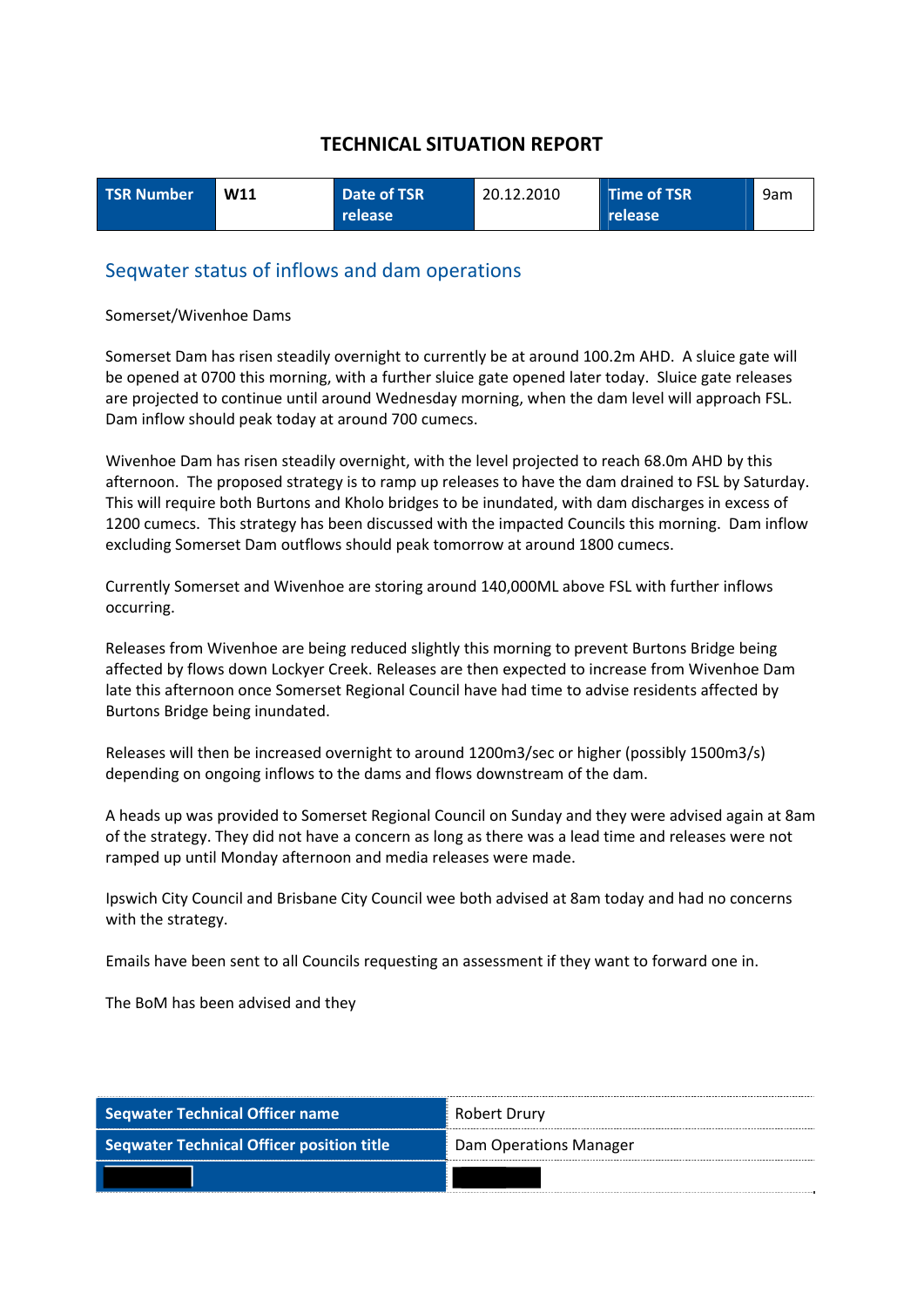#### BoM assessment

*(consisting of references to latest Flood Warning for the Brisbane River and other relevant Bureau forecasts and warnings (e.g. weather/rain forecasts, Tropical Cyclone Warning etc) and other updates/comments if needed)*

BoM will be advised of the releases.

| <b>BoM Technical Officer name</b>            |           |
|----------------------------------------------|-----------|
| <b>BoM Technical Officer position title</b>  |           |
| <b>BoM Technical Officer contact details</b> | flood.ald |

#### Brisbane City Council (BCC) assessment

*(to include predicted local inundation areas and depths of inundation based on the information)*

BCC is being contacted again to discuss situation and get their comment.

| <b>BCC Technical Officer name</b>            | Chris Lavin                        |
|----------------------------------------------|------------------------------------|
| <b>BCC Technical Officer position title</b>  | <b>Disaster Operations Manager</b> |
| <b>BCC Technical Officer contact details</b> |                                    |

### Ipswich City Council (ICC) assessment (if required)

*(to include predicted local inundation areas and depths of inundation based on the information)*

ICC is being contacted again to discuss situation and get their comment.

| <b>ICC Technical Officer name</b>            | Tony Trace                          |
|----------------------------------------------|-------------------------------------|
| <b>ICC Technical Officer position title</b>  | Local Disaster Response Coordinator |
| <b>ICC Technical Officer contact details</b> |                                     |

#### Somerset Regional Council (SRC) assessment (if required)

*(to include predicted local inundation areas and depths of inundation based on the information)*

Somerset Council is being contacted again to discuss situation and get their comment. Their were advised yesterday of the possibility.

| <b>SRC Technical Officer name</b>            | Tony Jacobs                         |
|----------------------------------------------|-------------------------------------|
| <b>SRC Technical Officer position title</b>  | Local Disaster Response Coordinator |
| <b>SRC Technical Officer contact details</b> |                                     |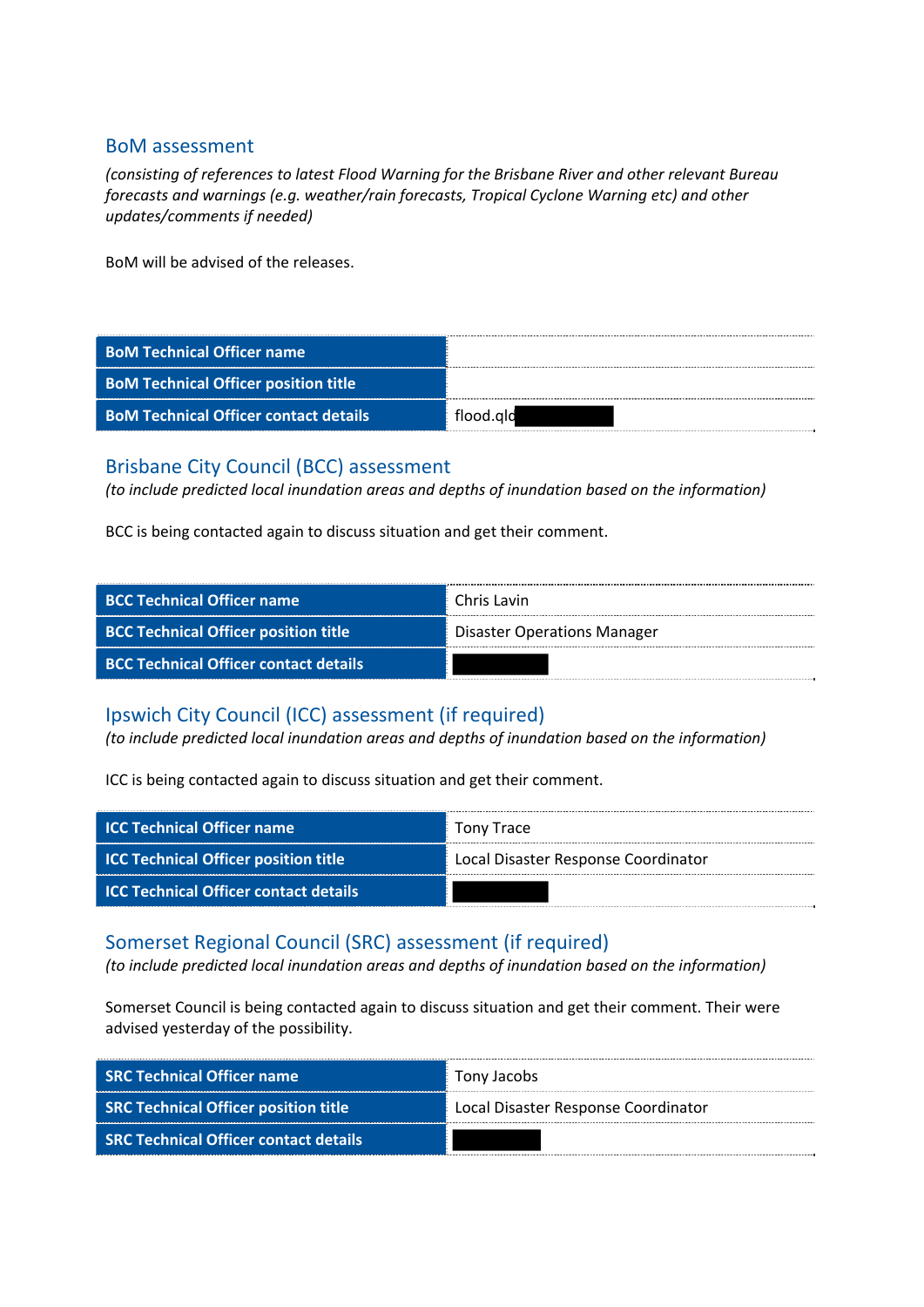| <b>Contact Officer signature</b>      |                               |
|---------------------------------------|-------------------------------|
| <b>Contact Officer name</b>           | Rob Drury                     |
| <b>Contact Officer position title</b> | <b>Dam Operations Manager</b> |

| <b>Next TSR due</b> | Date <sup>1</sup> | 20.12.2010 | <b>Time</b>   Morning | or Event | After strategy    |
|---------------------|-------------------|------------|-----------------------|----------|-------------------|
|                     |                   |            |                       |          | is finalised with |
|                     |                   |            |                       |          | Councils          |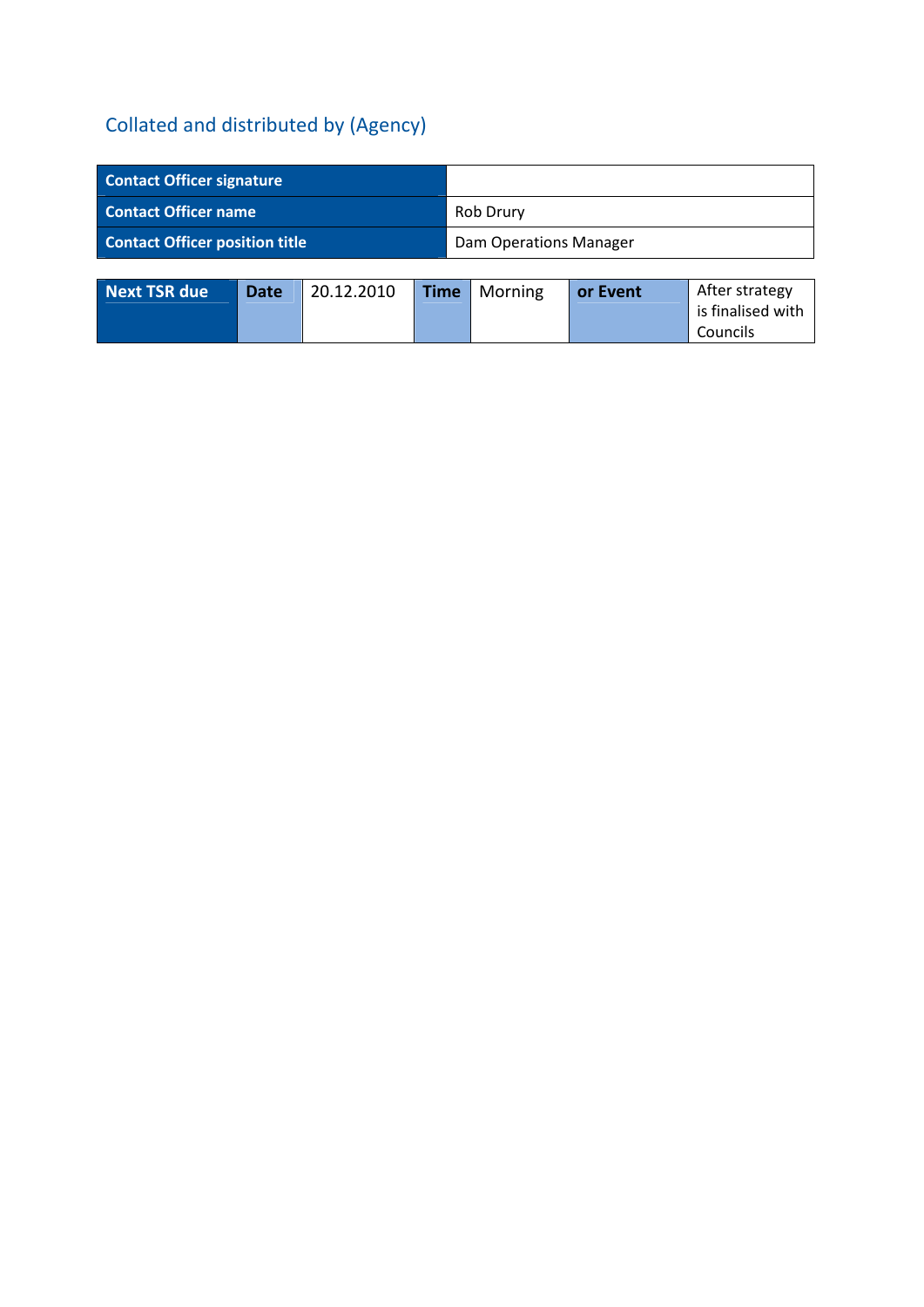| <b>TSR Number</b> | <b>W12</b> | Date of TSR      | 20.12.2010 | Time of TSR | 9am |
|-------------------|------------|------------------|------------|-------------|-----|
|                   |            | release <b>'</b> |            | release     |     |

#### Seqwater status of inflows and dam operations

#### Somerset/Wivenhoe Dams

Somerset Dam has risen steadily overnight to currently be at around 100.2m AHD. A sluice gate will be opened at 0700 this morning, with a further sluice gate opened later today. Sluice gate releases are projected to continue until around Wednesday morning, when the dam level will approach FSL. Dam inflow should peak today at around 700 cumecs.

Wivenhoe Dam has risen steadily overnight, with the level projected to reach 68.0m AHD by this afternoon. The proposed strategy is to ramp up releases to have the dam drained to FSL by Saturday. This will require both Burtons and Kholo bridges to be inundated, with dam discharges in excess of 1200 cumecs. This strategy has been discussed with the impacted Councils this morning. Dam inflow excluding Somerset Dam outflows should peak tomorrow at around 1800 cumecs.

Currently Somerset and Wivenhoe are storing around 140,000ML above FSL with further inflows occurring.

Releases from Wivenhoe are being reduced slightly this morning to prevent Burtons Bridge being affected by flows down Lockyer Creek. Releases are then expected to increase from Wivenhoe Dam late this afternoon once Somerset Regional Council have had time to advise residents affected by Burtons Bridge being inundated.

Releases will then be increased overnight to around 1200m3/sec or higher (possibly 1500m3/s) depending on ongoing inflows to the dams and flows downstream of the dam.

A heads up was provided to Somerset Regional Council on Sunday and they were advised again at 8am of the strategy. They did not have a concern as long as there was a lead time and releases were not ramped up until Monday afternoon and media releases were made.

Ipswich City Council and Brisbane City Council wee both advised at 8am today and had no concerns with the strategy.

Emails have been sent to all Councils requesting an assessment if they want to forward one in.

The BoM has been advised.

| Seqwater Technical Officer name                  | Robert Drury           |  |
|--------------------------------------------------|------------------------|--|
| <b>Seqwater Technical Officer position title</b> | Dam Operations Manager |  |
|                                                  |                        |  |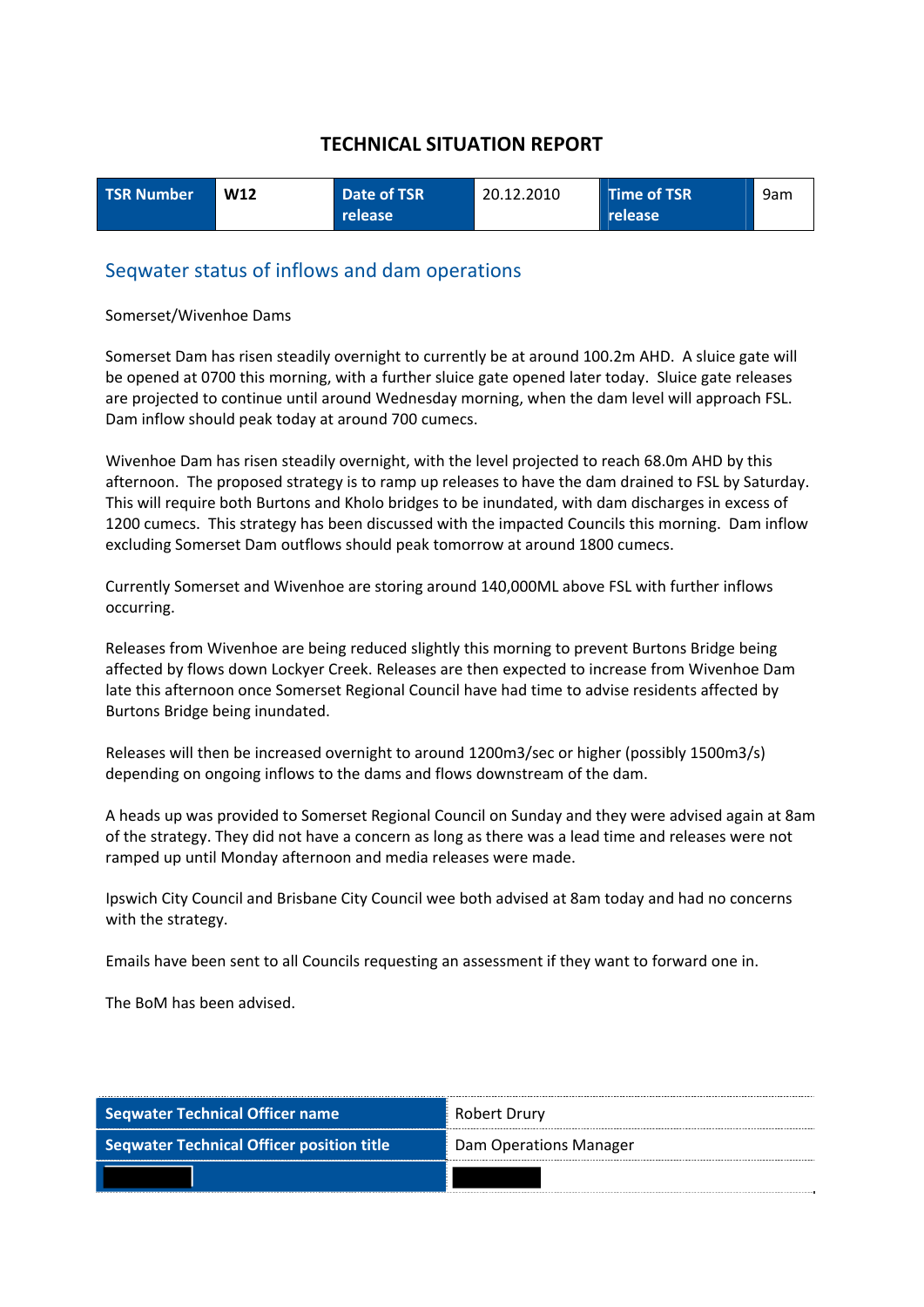#### BoM assessment

*(consisting of references to latest Flood Warning for the Brisbane River and other relevant Bureau forecasts and warnings (e.g. weather/rain forecasts, Tropical Cyclone Warning etc) and other updates/comments if needed)*

The Flood Centre has spoken to the Duty Flood Engineer (Jimmy Stewart) at the BoM FWC at 8.15am today and discussed the proposed release strategy for Wivenhoe Dam. They will incorporate the new advice into their warning system. Proposed releases will be provided to BoM and Councils when model scenarios are complete.

| <b>BoM Technical Officer name</b>            | Jimmy Stewart       |
|----------------------------------------------|---------------------|
| <b>BoM Technical Officer position title</b>  | Duty Flood Engineer |
| <b>BoM Technical Officer contact details</b> | flood.gld           |

### Brisbane City Council (BCC) assessment

*(to include predicted local inundation areas and depths of inundation based on the information)*

BCC has been contacted to advise and discuss. Email sent to request any assessment.

| <b>BCC Technical Officer name</b>            | Chris Lavin                        |
|----------------------------------------------|------------------------------------|
| <b>BCC Technical Officer position title</b>  | <b>Disaster Operations Manager</b> |
| <b>BCC Technical Officer contact details</b> |                                    |

# Ipswich City Council (ICC) assessment (if required)

*(to include predicted local inundation areas and depths of inundation based on the information)*

ICC has been contacted to advise and discuss. Email sent to request any assessment.

| <b>ICC Technical Officer name</b>            | Tony Trace                          |
|----------------------------------------------|-------------------------------------|
| <b>ICC Technical Officer position title</b>  | Local Disaster Response Coordinator |
| <b>ICC Technical Officer contact details</b> |                                     |

### Somerset Regional Council (SRC) assessment (if required)

*(to include predicted local inundation areas and depths of inundation based on the information)*

SRC has been contacted to advise and discuss. Email sent to request any assessment.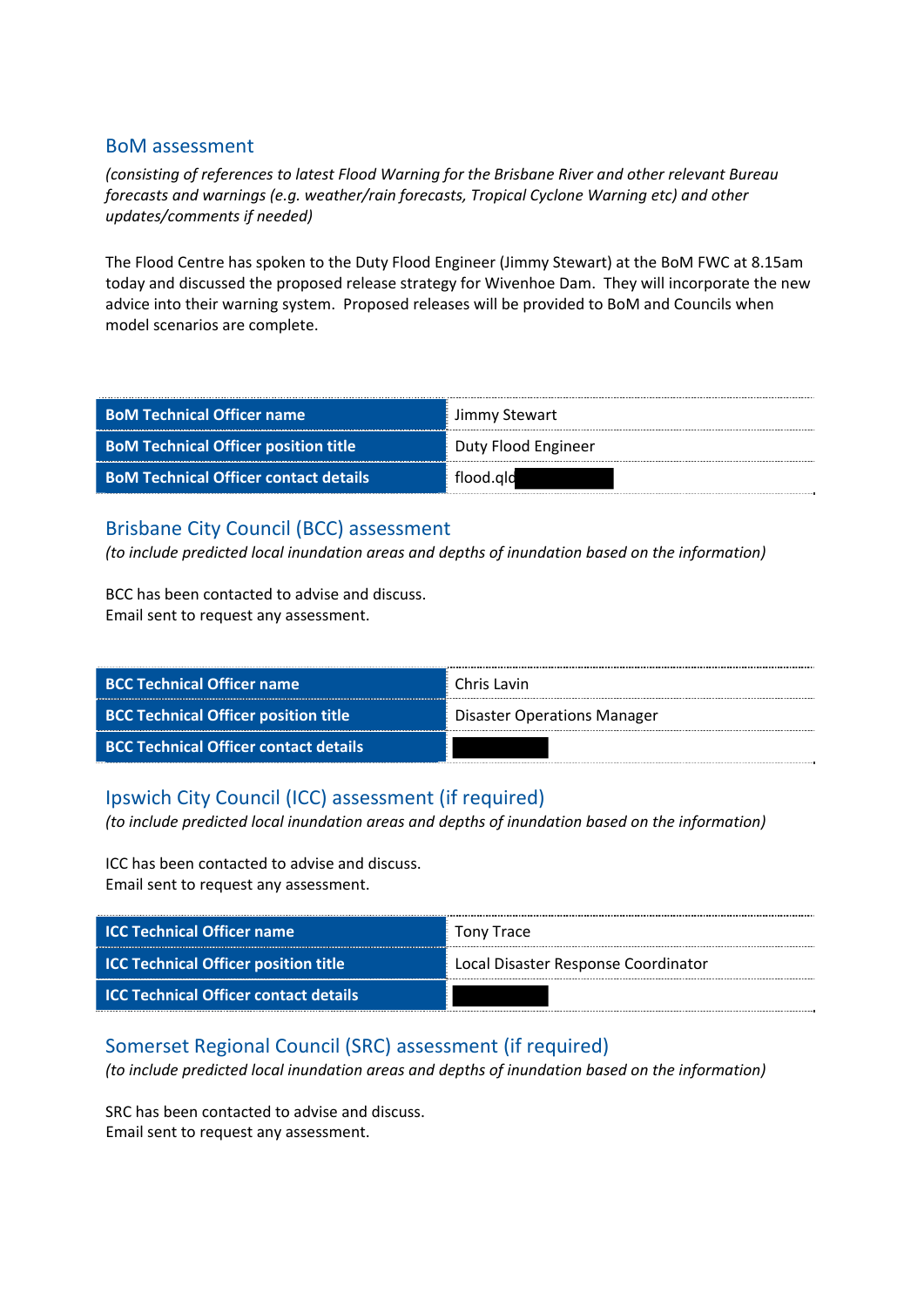| <b>SRC Technical Officer name</b>            | Tony Jacobs                         |  |  |
|----------------------------------------------|-------------------------------------|--|--|
| <b>SRC Technical Officer position title</b>  | Local Disaster Response Coordinator |  |  |
| <b>SRC Technical Officer contact details</b> |                                     |  |  |

| <b>Contact Officer signature</b>      |                               |
|---------------------------------------|-------------------------------|
| <b>Contact Officer name</b>           | Rob Drury                     |
| <b>Contact Officer position title</b> | <b>Dam Operations Manager</b> |

| Next TSR due | <b>Date</b> | 20.12.2010 | <b>Time</b> | Late      | or Event |  |
|--------------|-------------|------------|-------------|-----------|----------|--|
|              |             |            |             | afternoon |          |  |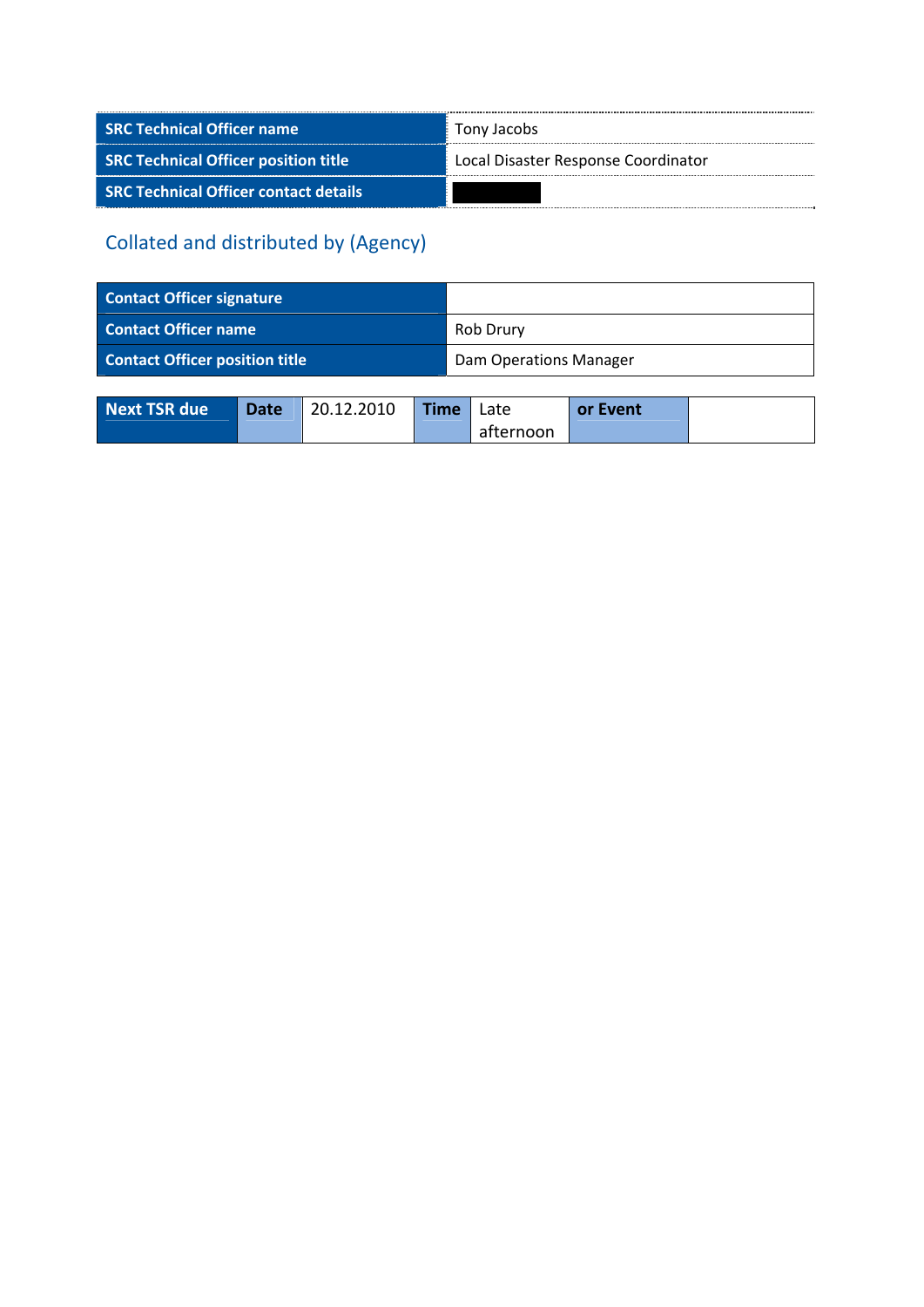| <b>TSR Number</b> | W14 | Date of TSR     | 22.12.2010 | Time of TSR    | 8.30am |
|-------------------|-----|-----------------|------------|----------------|--------|
|                   |     | <b>Trelease</b> |            | <b>release</b> |        |

#### Seqwater status of inflows and dam operations

Somerset/Wivenhoe Dams

#### **Rainfall**

No rainfall has occurred over the catchment of the dams since 03:00 on Monday 20 December 2010. All major streams have now peaked and inflows are receding.

**Wednesday 22 December** Rain developing **Thursday 23 December** Rain easing to showers **Friday 24 December** Showers tending to rain at times **Saturday 25 December** Showers tending to rain at times **Sunday 26 December** Rain increasing **Monday 27 December** Rain at times **Tuesday 28 December** Rain at times

#### **Somerset Dam**

Gate operations are occurring at Somerset Dam and are expected to continue until at least Wednesday 22 December 2010 assuming no further rainfall. Two sluice gates are currently releasing about 410 m3/s from the dam into Lake Wivenhoe.

Somerset Dam peaked at EL 100.43 m AHD at around 13:00 on Monday 20 December 2010 and the lake level is slowly falling. Somerset Dam is currently at EL 99.68 m AHD, (108 % of capacity).

The estimated inflow into Somerset Dam to date is 121,500ML, of which 103,000 ML has been discharged into Wivenhoe Dam.

Continued gate operations may be necessary if forecast rainfall from Wednesday to Monday results in subsequent river rises.

#### Wivenhoe Dam

Gate operations are occurring at Wivenhoe Dam and are expected to continue until Thursday 23 December 2010 assuming no further rainfall. Releases from the dam were increased slightly late yesterday as other river flows dropped and have been steady at a maximum release rate of about 1,440 m3/s since 18:00 Tuesday 21/12/2010. This flow rate will be maintained until early Thursday 23 December 2010, when releases will be reduced as the flood storage compartment is emptied.

Wivenhoe Dam peaked at a level of EL 68.24 m AHD at approximately 04:00 on Tuesday 21/12/2010. The current level is EL 67.71 m AHD (107% of capacity) and falling slowly.

The estimated inflow into Wivenhoe Dam to date (excluding releases from Somerset Dam) is 181,000 ML, of which 221,500 ML has been released. The total estimated inflow into both dams for this event, based upon rainfall to date is 310,000 ML.

Continued gate operations may be necessary if forecast rainfall from Wednesday to Monday results in subsequent river rises.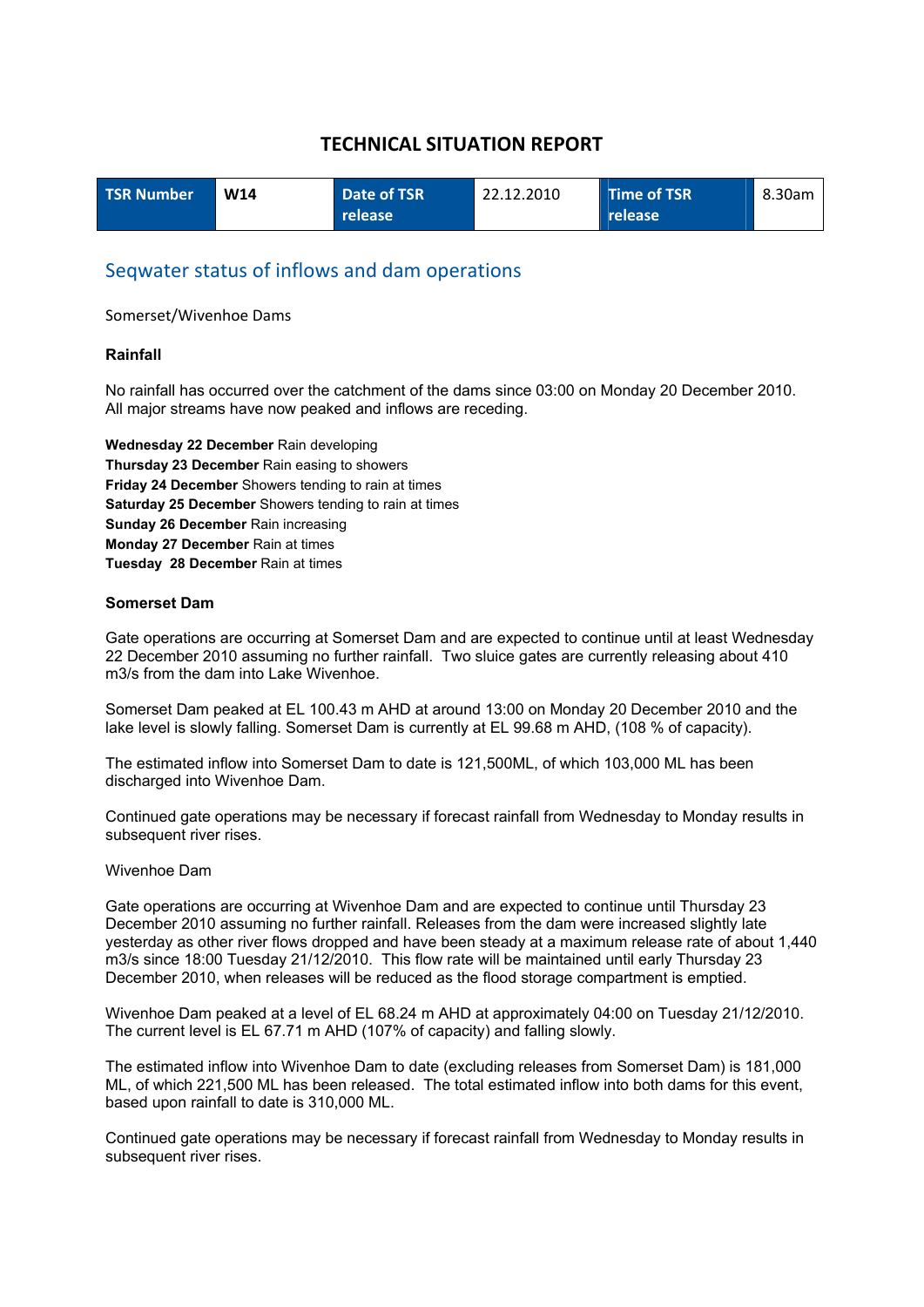#### **Impacts of Releases**

The increased release from Wivenhoe Dam has resulted in elevated levels in the Brisbane River from Wivenhoe to Colleges Crossing. Twin Bridges, Savages Crossing and Colleges Crossing were inundated earlier in the event. As a consequence of the increased release from Wivenhoe Dam, Burtons Bridge was inundated at around 00:40 on Tuesday 21 December 2010. Kholo Bridge was inundated around midday Tuesday 21 December 2010. In accordance with the adopted operational strategy these bridges should be back in service by late Thursday or Friday and all bridges (with the exception of Twin Bridges) should be trafficable for Christmas providing no further rainfall occurs. No future rainfall is currently included in these forecasts.

Advice from the BoM regarding predicted tides in the Brisbane River at the City Gauge, suggest that peak levels (1.7 to 1.8 m AHD) may reach or slightly exceed the minor flood level of 1.7 m AHD. The effect of the Wivenhoe release on these high tide values is estimated to be about 0.1m. Peak levels will coincide with high tides which are expected at about 11:00 am on Wednesday 22 December and around noon on Thursday 23 December. Tide levels will be monitored over the next few days and these estimates may be adjusted by BoM in light of changed observations. It is anticipated that this advice will be updated sometime today but no significant change to this advice is expected.

Emails have been sent to BCC, ICC and SRC this morning with similar information and requesting any assessments or concerns. If any are received they will be forwarded.

The BoM is aware of all releases.

| Seqwater Technical Officer name                  | Robert Drury           |  |  |
|--------------------------------------------------|------------------------|--|--|
| <b>Seqwater Technical Officer position title</b> | Dam Operations Manager |  |  |
|                                                  |                        |  |  |

#### BoM assessment

*(consisting of references to latest Flood Warning for the Brisbane River and other relevant Bureau forecasts and warnings (e.g. weather/rain forecasts, Tropical Cyclone Warning etc) and other updates/comments if needed)*

As above.

| <b>BoM Technical Officer name</b>            | Peter Baddiley |
|----------------------------------------------|----------------|
| <b>BoM Technical Officer position title</b>  |                |
| <b>BoM Technical Officer contact details</b> | flood.ald      |

#### Brisbane City Council (BCC) assessment

*(to include predicted local inundation areas and depths of inundation based on the information)*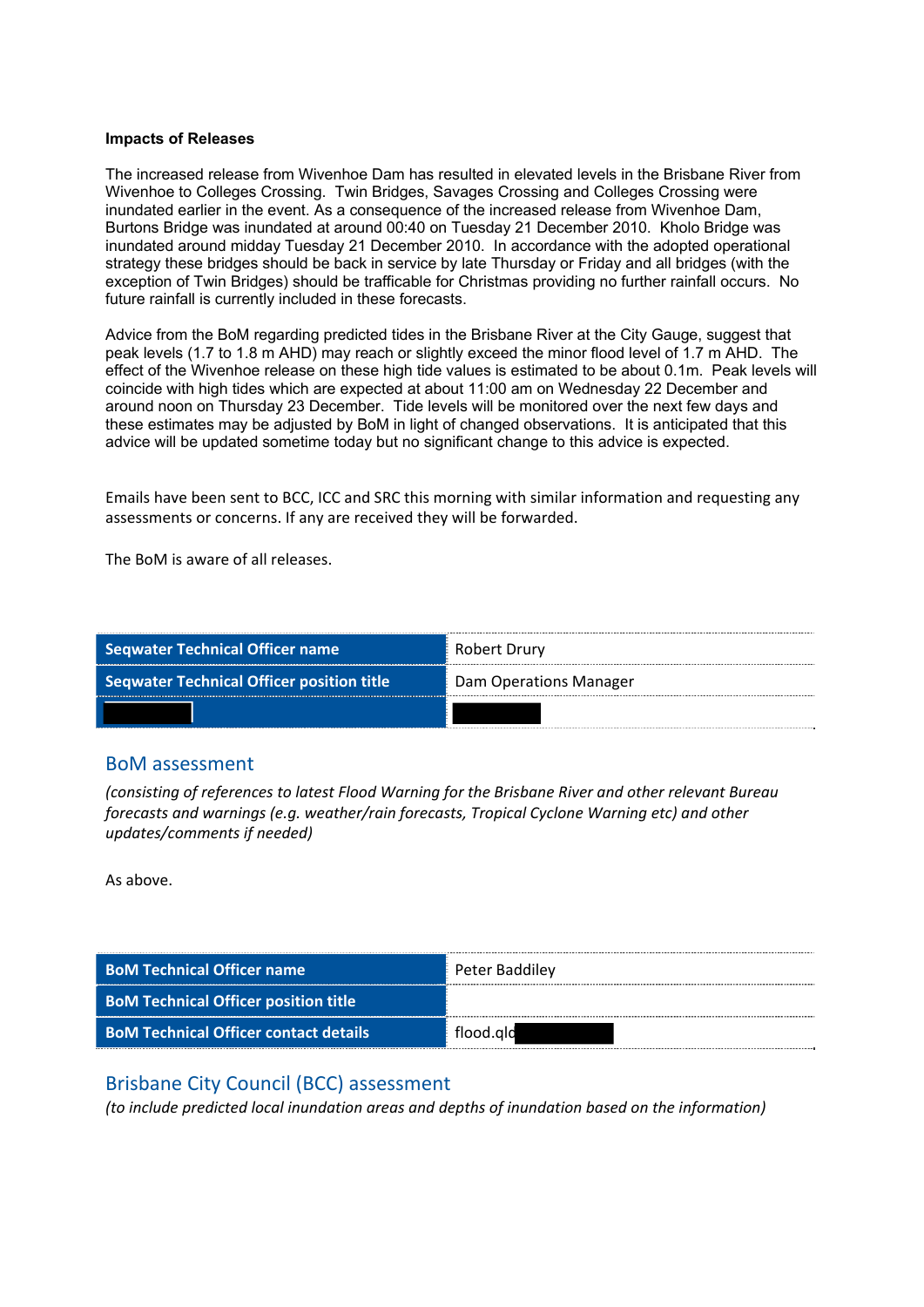BCC has been contacted by Flood Centre on ongoing basis. Email sent to request any assessment.

| <b>BCC Technical Officer name</b>            | Chris Lavin                        |
|----------------------------------------------|------------------------------------|
| <b>BCC Technical Officer position title</b>  | <b>Disaster Operations Manager</b> |
| <b>BCC Technical Officer contact details</b> |                                    |

### Ipswich City Council (ICC) assessment (if required)

*(to include predicted local inundation areas and depths of inundation based on the information)*

ICC has been contacted by Flood Centre on ongoing basis. Email sent to request any assessment.

| <b>ICC Technical Officer name</b>            | Tony Trace                          |
|----------------------------------------------|-------------------------------------|
| <b>ICC Technical Officer position title</b>  | Local Disaster Response Coordinator |
| <b>ICC Technical Officer contact details</b> |                                     |

## Somerset Regional Council (SRC) assessment (if required)

*(to include predicted local inundation areas and depths of inundation based on the information)*

SRC has been contacted by Flood Centre on ongoing basis. Email sent to request any assessment.

| <b>SRC Technical Officer name</b>            | Tony Jacobs                         |  |  |
|----------------------------------------------|-------------------------------------|--|--|
| <b>SRC Technical Officer position title</b>  | Local Disaster Response Coordinator |  |  |
| <b>SRC Technical Officer contact details</b> |                                     |  |  |

| <b>Contact Officer signature</b>      |                               |
|---------------------------------------|-------------------------------|
| <b>Contact Officer name</b>           | Rob Drury                     |
| <b>Contact Officer position title</b> | <b>Dam Operations Manager</b> |

| Next TSR due | Date | <b>Fime</b> | <b>or Event</b> | Closing  |
|--------------|------|-------------|-----------------|----------|
|              |      |             |                 | strategy |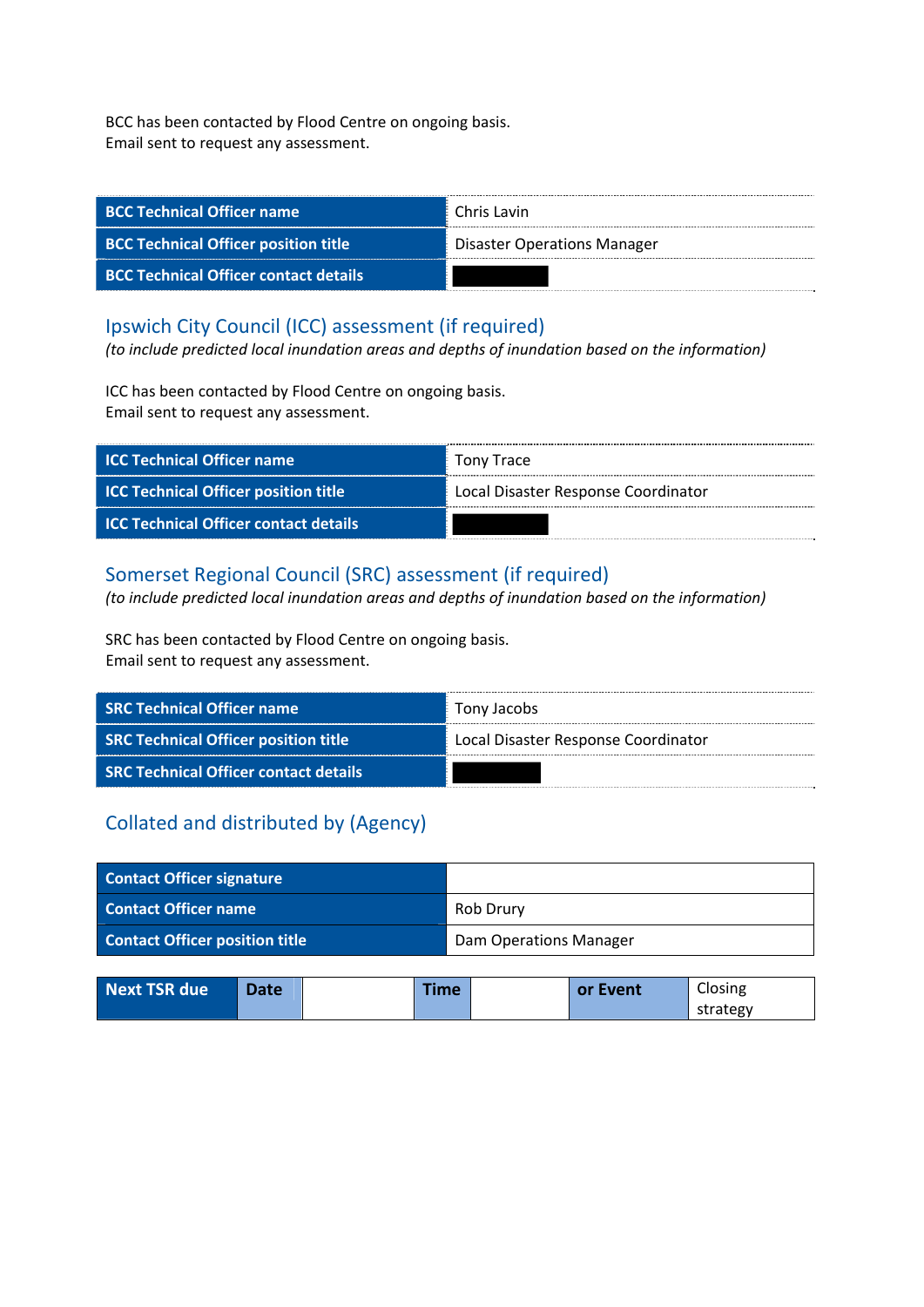| <b>TSR Number</b> | W <sub>15</sub> | Date of TSR | 22.12.2010 | Time of TSR | 4.00pm |
|-------------------|-----------------|-------------|------------|-------------|--------|
|                   |                 | release     |            | release     |        |

### Seqwater status of inflows and dam operations

Somerset/Wivenhoe Dams

#### **Closing Sequence**

In order to close by 1400 Thursday and allow bridges to be accessible prior to the weekend and achieve an acceptable recession, closing of Wivenhoe gates commenced at 1600 Wednesday.

This will result in Wivenhoe finishing at a level slightly above FSL.

The BoM is aware of all releases.

| <b>Seqwater Technical Officer name</b>           | Robert Drury           |
|--------------------------------------------------|------------------------|
| <b>Seqwater Technical Officer position title</b> | Dam Operations Manager |
|                                                  |                        |

#### BoM assessment

*(consisting of references to latest Flood Warning for the Brisbane River and other relevant Bureau forecasts and warnings (e.g. weather/rain forecasts, Tropical Cyclone Warning etc) and other updates/comments if needed)*

BoM has been advised.

| <b>BoM Technical Officer name</b>            | Peter Baddiley |
|----------------------------------------------|----------------|
| <b>BoM Technical Officer position title</b>  |                |
| <b>BoM Technical Officer contact details</b> | flood.ald      |

#### Brisbane City Council (BCC) assessment

*(to include predicted local inundation areas and depths of inundation based on the information)*

Council has been advised and is in line with previous strategy.

|  | <b>BCC Technical Officer name</b> |  |  |  |
|--|-----------------------------------|--|--|--|
|--|-----------------------------------|--|--|--|

**Chris Lavin**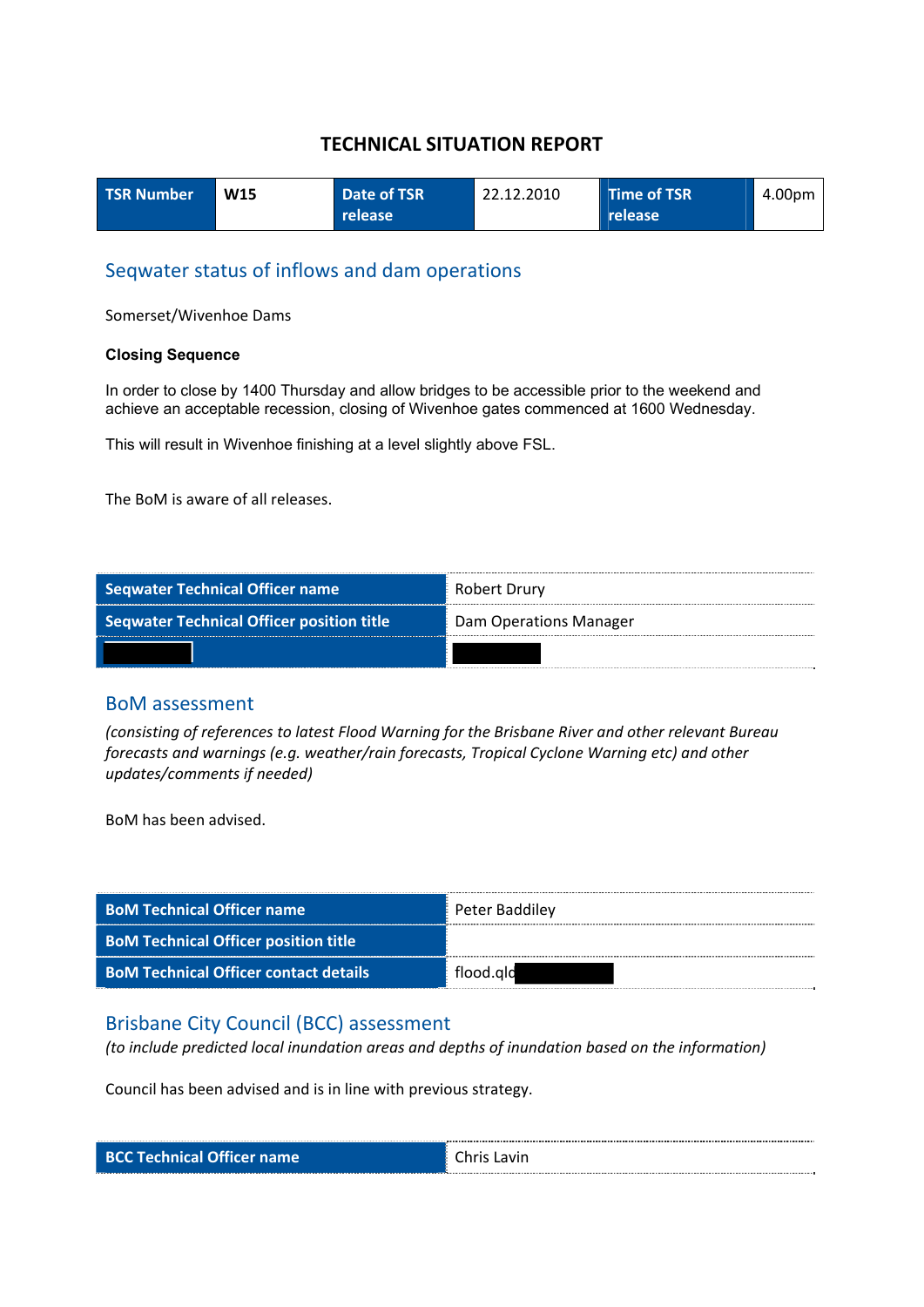| <b>BCC Technical Officer position title</b>  | Disaster Operations Manager |
|----------------------------------------------|-----------------------------|
| <b>BCC Technical Officer contact details</b> |                             |

### Ipswich City Council (ICC) assessment (if required)

*(to include predicted local inundation areas and depths of inundation based on the information)*

Council has been advised and is in line with previous strategy.

| <b>ICC Technical Officer name</b>            | Tony Trace                          |
|----------------------------------------------|-------------------------------------|
| <b>ICC Technical Officer position title</b>  | Local Disaster Response Coordinator |
| <b>ICC Technical Officer contact details</b> |                                     |

## Somerset Regional Council (SRC) assessment (if required)

*(to include predicted local inundation areas and depths of inundation based on the information)*

Council has been advised and is in line with previous strategy.

| <b>SRC Technical Officer name</b>            | Tony Jacobs                         |
|----------------------------------------------|-------------------------------------|
| <b>SRC Technical Officer position title</b>  | Local Disaster Response Coordinator |
| <b>SRC Technical Officer contact details</b> |                                     |

| <b>Contact Officer signature</b>      |                               |  |
|---------------------------------------|-------------------------------|--|
| <b>Contact Officer name</b>           | Rob Drury                     |  |
| <b>Contact Officer position title</b> | <b>Dam Operations Manager</b> |  |

| <b>Next TSR due</b> | Date 23.12.2010 | <b>Time</b> | or Event | Closure |
|---------------------|-----------------|-------------|----------|---------|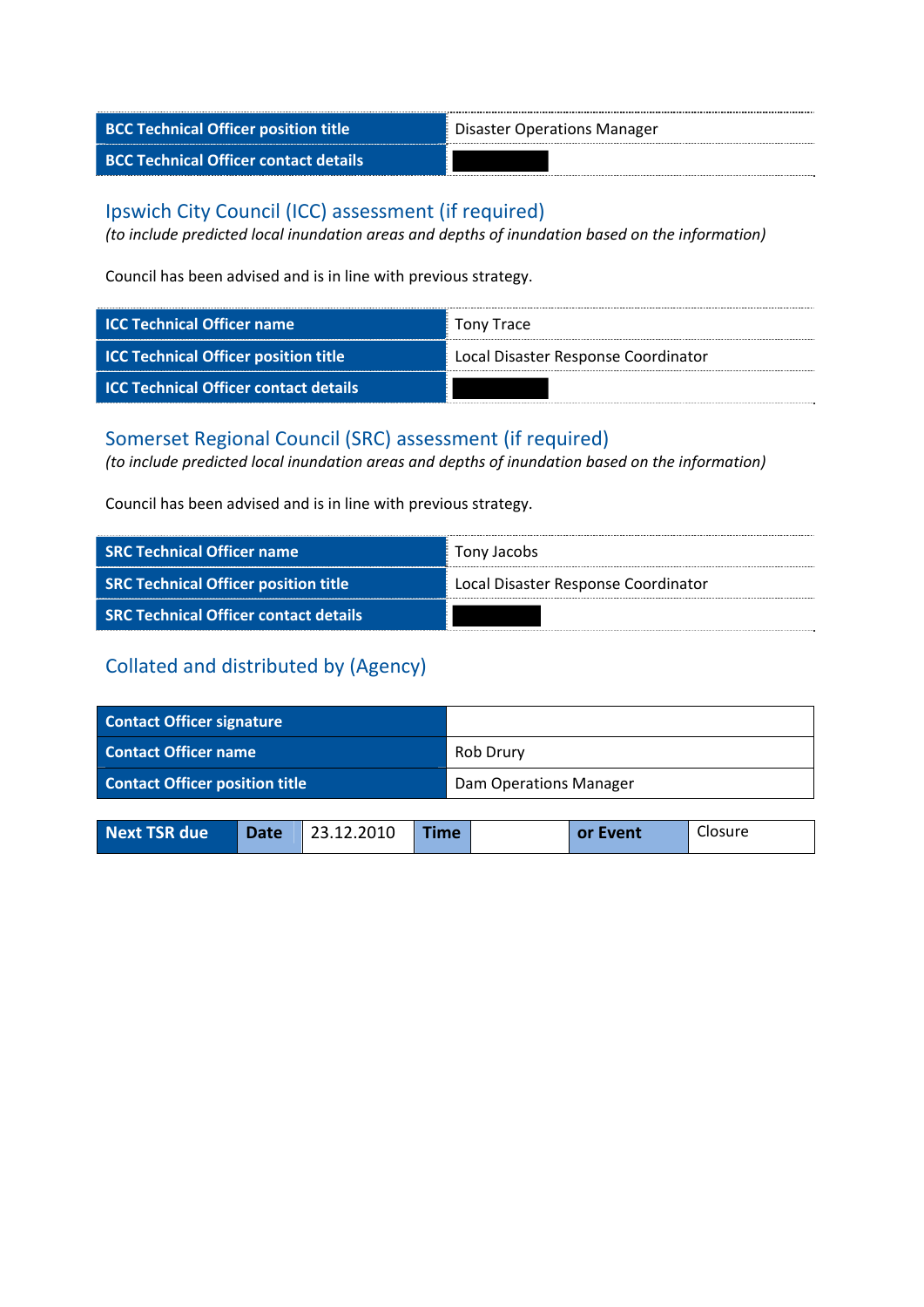| <b>TSR Number</b> | W <sub>16</sub> | Date of TSR | 23.12.2010 | <b>Time of TSR</b> | 8.00am |
|-------------------|-----------------|-------------|------------|--------------------|--------|
|                   |                 | release     |            | release            |        |

### Seqwater status of inflows and dam operations

Somerset/Wivenhoe Dams

#### **Somerset Dam**

Sluice Gate operations are continuing with once sluice gate currently open. This gate will be closed at around 9:00am this morning. At this time the lake level will be around 99.10m or 100mm above the dam full supply level. A regulator may then be used to maintain the lake level near full supply level. The estimated inflow into Somerset Dam to date is 135,000ML, the majority of which has been discharged into Wivenhoe Dam.

Further gate operations may be necessary in coming days if forecast rainfall results in subsequent river rises.

#### **Wivenhoe Dam**

Radial Gate operations are occurring at Wivenhoe Dam with the gate closure sequence currently underway. The gate closure sequence has been developed to minimise adverse river bank impacts downstream of the dam, while also aiming to allow downstream river crossings to be open for Christmas day. All gates are currently scheduled to be closed by 1500 on Thursday 23 December 2010 (today) to allow for fish recovery in daylight hours. This assumes that no further significant rainfall occurs during the day. When the gates are closed, the lake level will be around 67.20m or 200mm above the dam full supply level and 50mm below the radial gate opening trigger level of 67.25m. A regulator will then be used to maintain the lake level near to or below this level. The estimated inflow into Wivenhoe Dam to date (excluding releases from Somerset Dam) is 204,000 ML. A total of 324000 ML has been released. The total estimated inflow into both dams for this event, based upon rainfall to date is 340,000 ML.

There is also the possibility of using a gate to make a low level ongoing release that may affect low levels bridges but keep the dam levels under control. Again this is rain dependent and will be decided later today.

Continued gate operations may be necessary if forecast rainfall results in subsequent river rises. The gate closure sequence will be reviewed throughout today and discussions with impacted Local Authorities will be ongoing.

#### **Impacts of Wivenhoe Dam Releases**

The releases from Wivenhoe Dam have resulted in elevated levels in the Brisbane River downstream to Colleges Crossing. Twin Bridges, Savages Crossing, Colleges Crossing, Burtons Bridge and Kholo Bridge are currently all closed due to inundation resulting from these releases. In accordance with the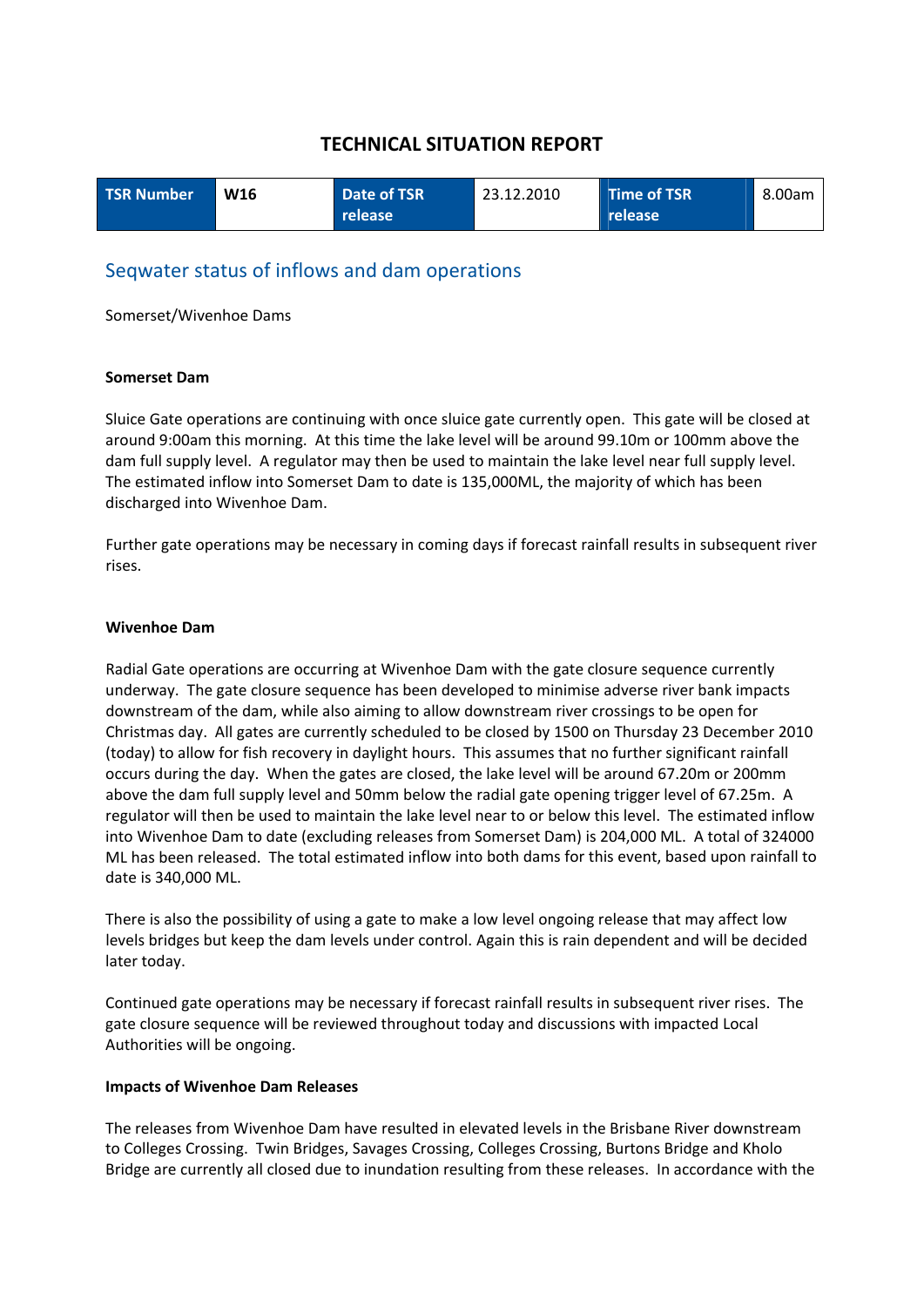current operational strategy all bridges (with the exception of Twin Bridges) should be trafficable by Friday. Projected "early side" times for bridges becoming clear of water based on the current gate closure sequence and no Lockyer Creek outflows are as follows. (Note that rainfalls of up to 33mm have been observed in the Lockyer Creek Catchment over the last 24 hours, but no significant stream rises have been observed as yet). These are estimates only.

Burtons Bridge – 18:00 Thursday 23 December 2010. Savages Crossing – 19:00 Thursday 23 December 2010 Kholo Bridge – 21:00 Thursday 23 December 2010 Colleges Crossing – 08:00 Friday 23 December 2010

Tide levels continue to be monitored closely with peak tide estimates being adjusted by BOM to account for Wivenhoe Dam outflows.

The BoM is aware of all releases.

| <b>Seqwater Technical Officer name</b>           | Robert Drury           |
|--------------------------------------------------|------------------------|
| <b>Seqwater Technical Officer position title</b> | Dam Operations Manager |
|                                                  |                        |

#### BoM assessment

*(consisting of references to latest Flood Warning for the Brisbane River and other relevant Bureau forecasts and warnings (e.g. weather/rain forecasts, Tropical Cyclone Warning etc) and other updates/comments if needed)*

BoM has been advised.

| <b>BoM Technical Officer name</b>            | Peter Baddiley |
|----------------------------------------------|----------------|
| <b>BoM Technical Officer position title</b>  |                |
| <b>BoM Technical Officer contact details</b> | flood.ald      |

#### Brisbane City Council (BCC) assessment

*(to include predicted local inundation areas and depths of inundation based on the information)*

Council has been advised and is in line with previous strategy.

| BCC Technical Officer name            | Chris Lavin                        |
|---------------------------------------|------------------------------------|
| BCC Technical Officer position title  | <b>Disaster Operations Manager</b> |
| BCC Technical Officer contact details |                                    |